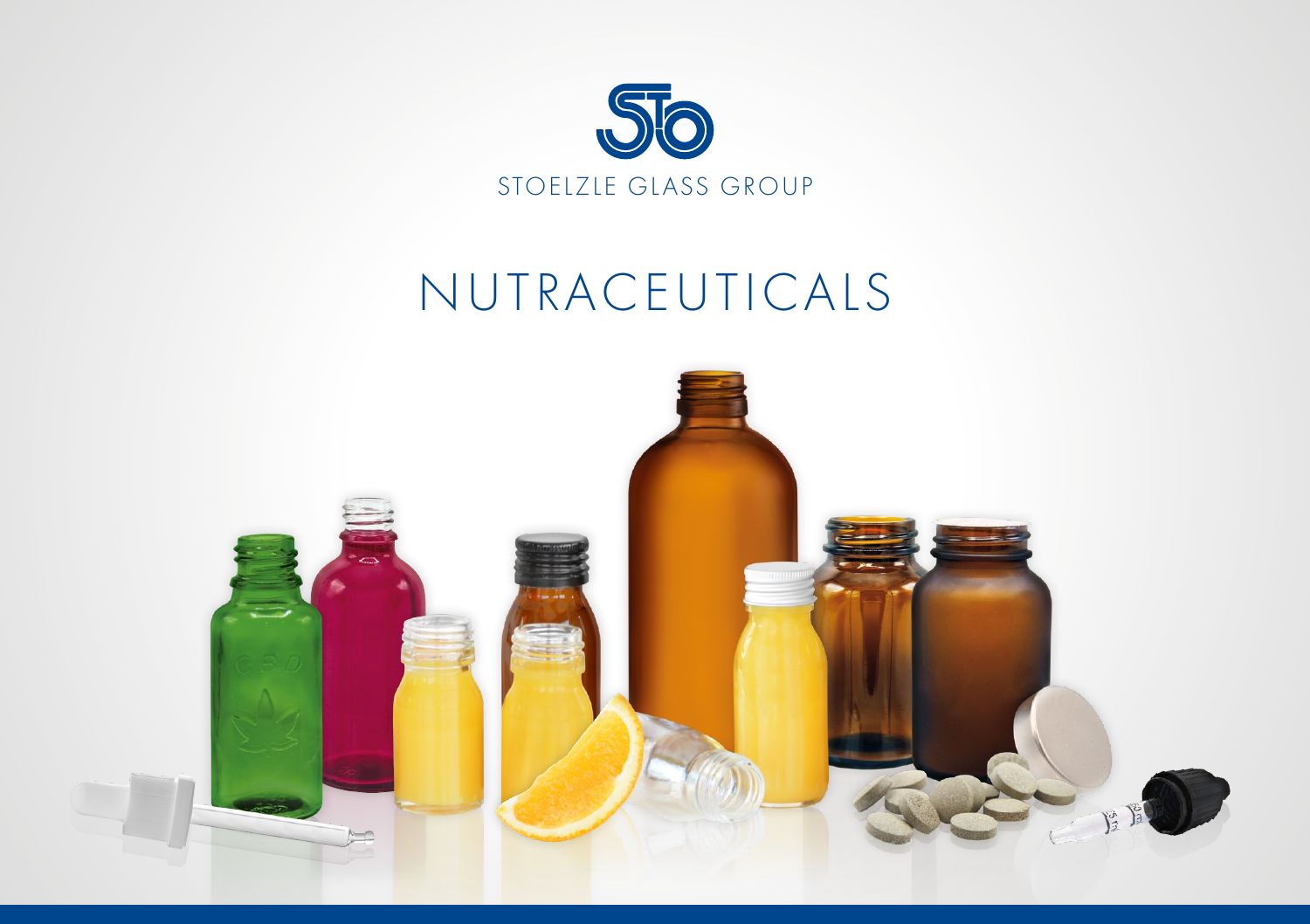### NUTRACEUTICALS

A nutraceutical is defined as any substance that is a food or part of a food and provides medical or health benefits, including the prevention and treatment of disease (DeFelice, 1994).

The Nutraceutical market comprises vitamins, supplements, functional foods and beverages which are products enriched with additional ingredients and higher proportion of vitamins. Hectic lifestyle, increasing stress and customer awareness have contributed to a strong growth of the global nutraceutical market to prevent from health diseases and maintain wellbeing.

The younger generation is the largest consumer base and is increasingly conscious about health & wellbeing, weight management and natural pharmaceutical alternatives. In parallel there is a steady rise in demand for innovative packaging of these dietary supplements, which may be taken in the form of pill capsule, tablet, or liquid form.

The global nutraceutical market size is currently valued at USD 382.51 billion with forecasts to expand with a CAGR of 8.3 % to reach USD 722.49 billion by 2027<sup>1</sup>.

COVID-19 and an increased desire to boost the immunesystem, will most probably support this expected growth even further. Furthermore, CBD is seen as one of the biggest innovations in the nutraceutical market and is also expected to contribute to the growing demand. The US retail market alone for CBD is expected to grow to 16 Billion US \$ by 2025².

Asia Pacific emerged as the key region in the market for nutraceuticals in 2019 on account of growing health concerns among consumers and increasing awareness regarding nutraceuticals. However, Europe and the US Market are still main markets, with India and China growing at a rapid pace<sup>3</sup>.

<sup>1</sup> Businesswire

² Veiga Alex "cannabis derived CBD oil finding place in ever more products" Concorde Monitor

³ www.grandviewresearch.com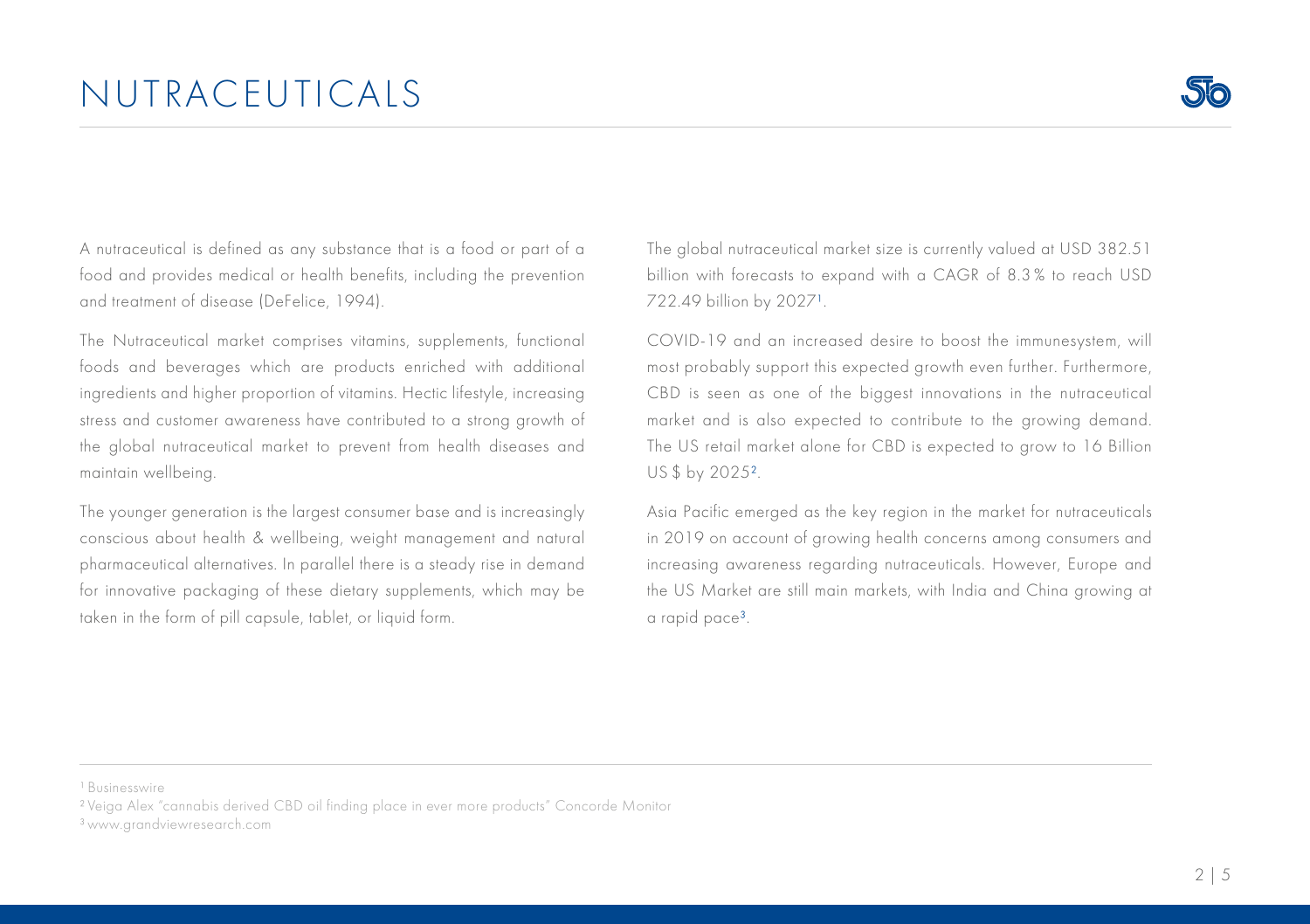## GLOBAL NUTRACEUTICALS MARKET SHARE \*





**Middle Fast & Africa** 

Consumer are pushing towards sustainable packaging. Therefore nutraceutical packaging emphasizes more and more on ecologically responsible packaging.

### GLASS: THE LEADING HEALTHY AND SUSTAINABLE PACKAGING MATERIAL

For pharmaceutical-grade and standardized nutrients, primary packaging pharma glass is the best packaging material. Glass protects consumer health more than any other packaging material does. It preserves vitamins and other nutrients by acting as a natural barrier. Glass is inherent, and no substances migrate into the product. Due to the glass natural composition and complete recyclability, it is an environmentally friendly packaging material.

### GLASS: CREATE INNOVATIVE PACKAGING WITH A MARKETING MESSAGE FOR THE END LISER

The younger population became the largest consumer base for nutraceuticals and is looking for innovative packaging. A big interest lies in single use doses and on the go products for convenience reasons. Glass protects the formulation not only from environmental influences but also enables the manufacturer to create an outstanding product which conveys a marketing message to the consumers.

\* By region, 2019 (%) | Source: www.grandviewresearch.com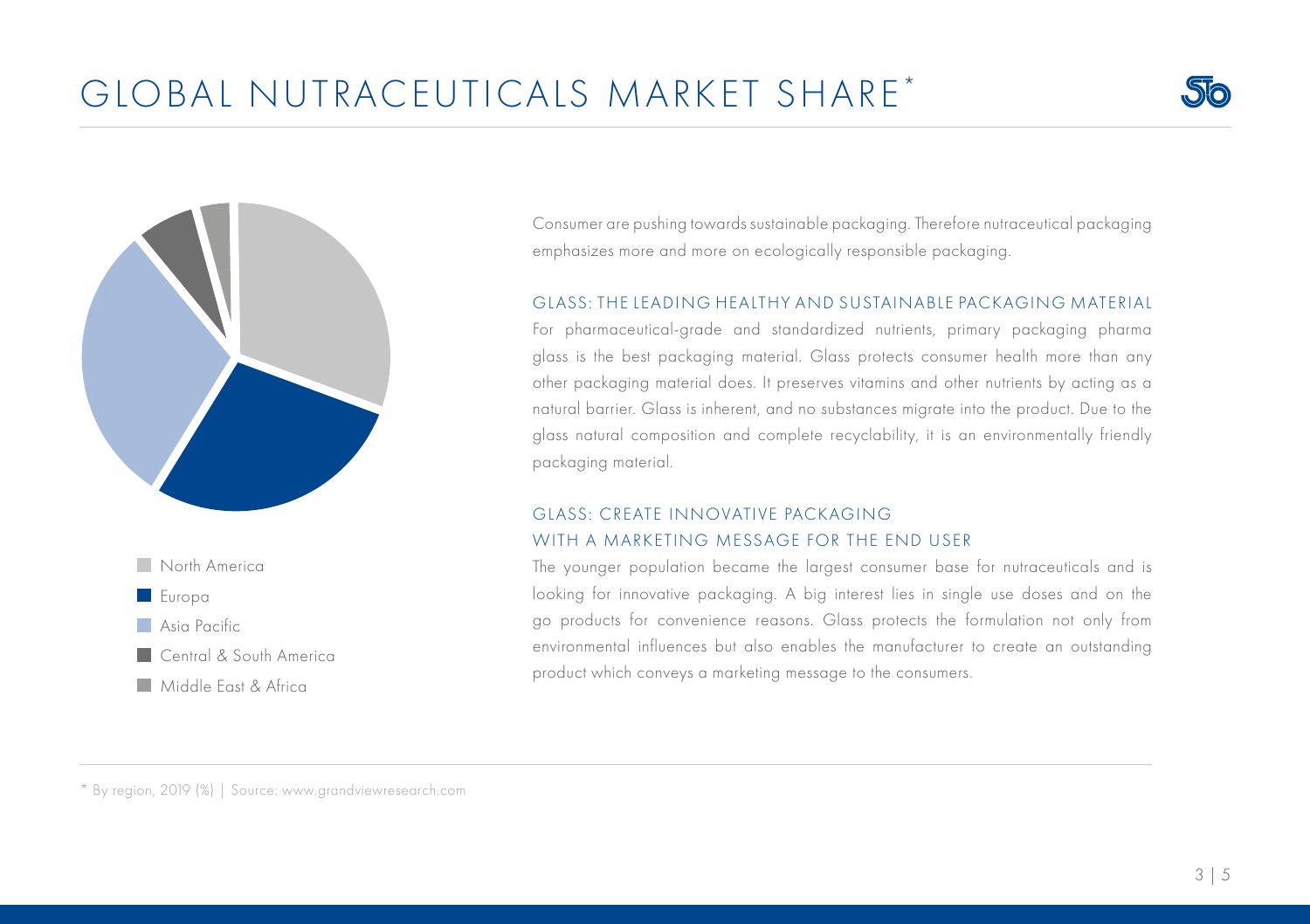### STOELZLE PHARMA – HEALTH & SAFETY



### GOOD MANUFACTURING PRACTICES

We produce in accordance to Good Manufacturing Practices (GMP) ISO 15378 under the highest hygienic and Glass quality control.

#### CBD-PRODUCTS

For CBD-products we offer a broad range of secure child resistant packaging solutions, designed to protect your CBD-liquid from children, UV-rays and ideal for light-sensitive products. Amber glass bottles are the most popular packaging for CBD products as the have less oxidation which prevents CBD from breaking down. The products require exact dosing and for safety reasons customers are looking at childproof caps.

### VITAMINS & NUTRITION

For vitamins & nutrition and functional beverage we can help you to make your product more distinctive through our 3 in house decoration plants.



### **M** CONTACT

Contact us for further information, we are happy to assist you. E-Mail: pharma@stoelzle.com | Phone: +43 3144 / 706-0